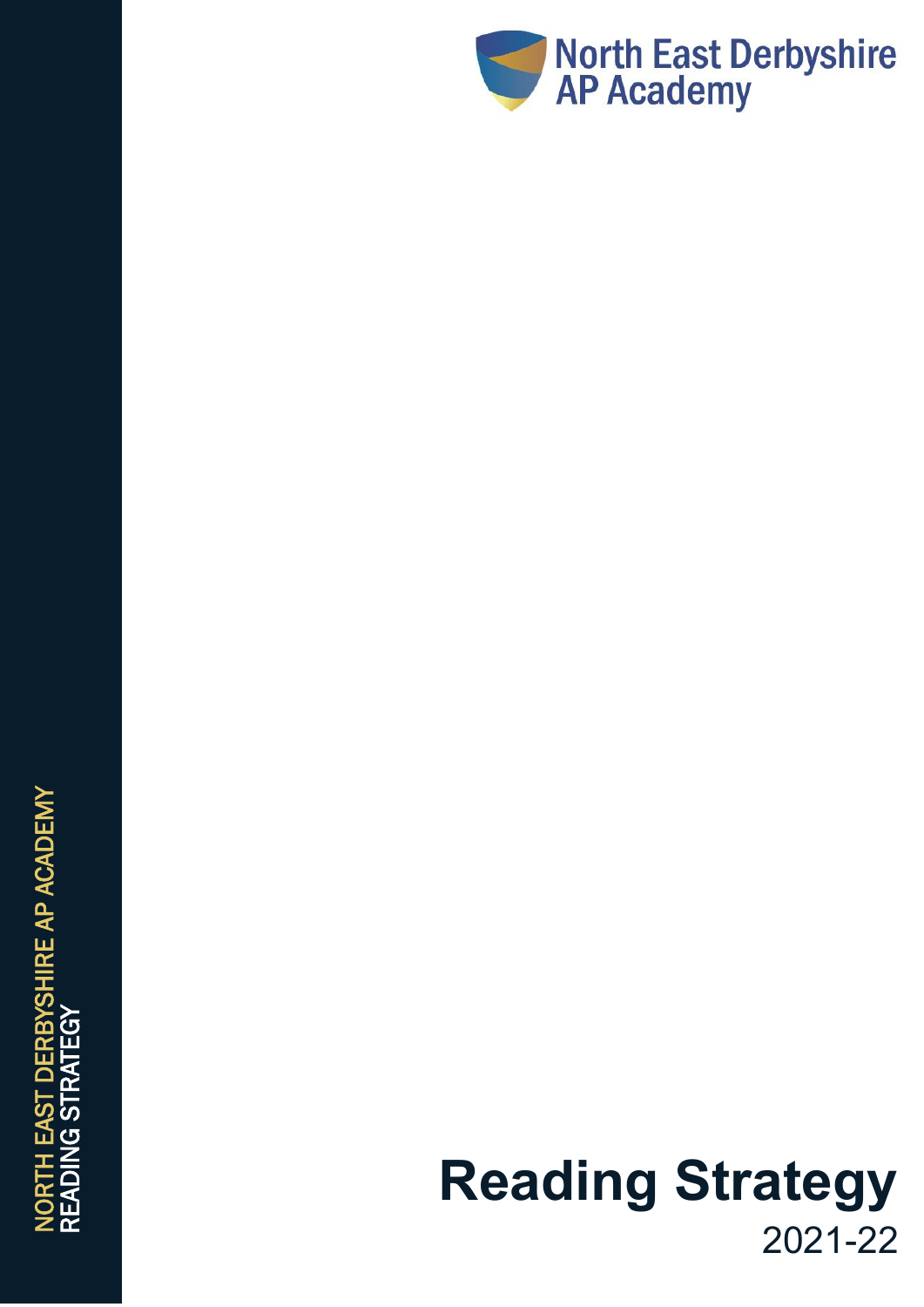#### **Overview**

This strategy document sets out the school's approach to establishing a reading culture within school and inspiring all pupils to develop a love of reading. Reading is a life skill and within the school's curriculum it is the most fundamental transferable skill, as it makes learning accessible to all pupils. We encourage and develop young people's reading:

- By embedding reading across the curriculum, at all stages
- Through a formal programme of identification and intervention for pupils who are not meeting ageexpected standards in reading and spelling
- With a graduated response to meet the needs of pupils, including a dedicated phonics programme for older pupils who have yet to establish their reading skills

The school's curriculum intent is built upon the principle that young people at the school will be fully prepared for the next stage of transition, whether that be a return to mainstream school, or moving on to a new destination. In all cases pupils are required to have secured the literacy (and numeracy) skills to successfully transition to the next phase, including that of adult life.

### **Levels of Intervention**

Owing to the transient nature of our pupils, and to the way they come onto our school roll, the reading and spelling ages of pupils vary widely on entry. Pupils will have experienced different approaches to reading, again to varying degrees of quality and with differing levels of impact. Some pupils will have experienced significant turbulence in their education and are likely to have knowledge and skill gaps. In particular, some pupils will be out of the habit of reading regularly.

Therefore, our strategy comprises of three levels of intervention:

#### Level 1 *Reading across the curriculum*

- The school plans reading into its curriculum for all pupils. In all subjects, reading is planned into the long-term plan, with varying opportunities to read, write and access different reading materials
- In the KS3 curriculum, pupils study a novel during each 'mission', where the content of the novel links directly the themes and issues of the mission. For example, in 'From the Ground Up', a mission which predominantly looks at mining in the local area, pupils study *A Kestrel for a Knave*
- All pupils have a dedicated reading period every week

Level 2 *Intervention available to all pupils*

- All pupils undertake the New Group Reading Test (NGRT) and the New Group Spelling Test (NGST) three times a year. The tests provide progress against reading and spelling ages, and identify trends in reading skills, with an individual plan for each child
- All pupils have a dedicated SPAG lesson, to support literacy development
- The Century platform provides all pupils with a bespoke literacy development programme. From benchmark tests, the platform uses AI to create an individualised pathway of activities to support skill progression and identify knowledge gaps. Pupils have dedicated sessions on Century every week

Level 3 *Bespoke and individualised intervention for identified pupils*

- Pupils identified as needing a more forensic level of reading intervention, on entry, through benchmarking and from the outcomes of the level 2 interventions, will access a more bespoke level of intervention
- Identified pupils will follow the Read Write Ink: Fresh Start programme of phonics for older pupils
- Where pupils are unable to access a phonics approach, a sight-reading intervention may be used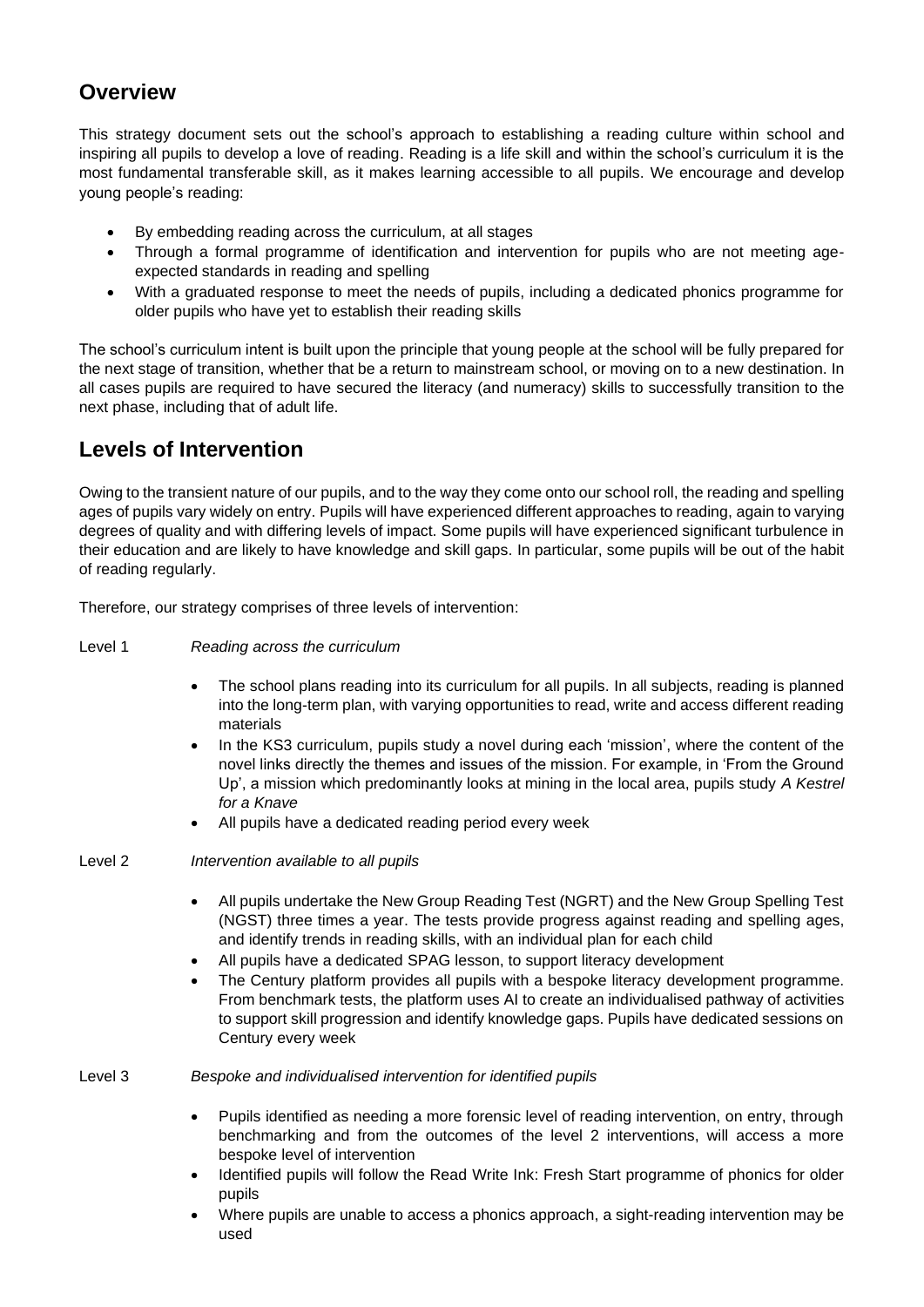## **Action Planning**

| Strategy                       | Target(s)                                                                                                                                                                                                                                                                                                                                                                                                                                                                                                                                                                                                                                                                                                                                                                                                                                                                                                                                                                                                                                                                                                                                                                                                                                                                                                                                                                                                                                                                                                                                                                                                                                                | <b>Intervention Level</b>                                                            | <b>Resources</b>                                                                                                                                                                                            | Intended Impact                                                                                                                                                                                                                                                                                                                                                                                                                                                                                                                                                                                                                               |
|--------------------------------|----------------------------------------------------------------------------------------------------------------------------------------------------------------------------------------------------------------------------------------------------------------------------------------------------------------------------------------------------------------------------------------------------------------------------------------------------------------------------------------------------------------------------------------------------------------------------------------------------------------------------------------------------------------------------------------------------------------------------------------------------------------------------------------------------------------------------------------------------------------------------------------------------------------------------------------------------------------------------------------------------------------------------------------------------------------------------------------------------------------------------------------------------------------------------------------------------------------------------------------------------------------------------------------------------------------------------------------------------------------------------------------------------------------------------------------------------------------------------------------------------------------------------------------------------------------------------------------------------------------------------------------------------------|--------------------------------------------------------------------------------------|-------------------------------------------------------------------------------------------------------------------------------------------------------------------------------------------------------------|-----------------------------------------------------------------------------------------------------------------------------------------------------------------------------------------------------------------------------------------------------------------------------------------------------------------------------------------------------------------------------------------------------------------------------------------------------------------------------------------------------------------------------------------------------------------------------------------------------------------------------------------------|
| <b>KS3 Curriculum Planning</b> | To design thematic missions with novels of an appropriate level of<br>challenge and so that all pupils in KS3 study 6 different texts within the<br>year, to include poetry and non-fiction texts.                                                                                                                                                                                                                                                                                                                                                                                                                                                                                                                                                                                                                                                                                                                                                                                                                                                                                                                                                                                                                                                                                                                                                                                                                                                                                                                                                                                                                                                       | Level 1                                                                              | Cost of new texts or<br>materials.                                                                                                                                                                          | Reading is appreciated as a<br>$\bullet$<br>transferrable skill and pupils<br>understand how reading can<br>improve their academic<br>performance.<br>Pupil exposure to a wider range<br>$\bullet$<br>of texts inspires them to read<br>more frequently and across a<br>broader range.                                                                                                                                                                                                                                                                                                                                                        |
| <b>Curriculum Planning</b>     | Long-term planning and schemes of work will identify the key terminology<br>that pupils will be expected to learn by the end of a given topic/unit of<br>study. The learning environment will be rich with key words and<br>terminology.<br>Long-term planning and schemes of work will identify opportunities for<br>reading, the texts and/or extracts that pupils will access, chosen from a<br>broad range of materials and types of literature (beyond novels and<br>textbooks - utilising extracts from newspapers, websites, comics and<br>magazines as an example), and the relevance to the learning.<br>Schemes of work will identify reading materials with specific SMSC links,<br>and links to MBV, and the wider personal development programme.<br>To encourage reading aloud and with fluency, as well as comprehension<br>regularly.<br>To ensure that all pupils read every week, with variation of activity so that<br>they read privately, in groups, and to an adult. Pupils listen to adults read.<br>Where appropriate, teachers regularly signpost to reading materials and<br>literature in their teaching, promoting transferable knowledge and skills.<br>Pupils will have timetabled sessions on topical issues and current affairs<br>that make use of The Day resource. The Day will provide additional<br>access to reading materials in a familiar format, in addition to creating<br>links to current events, the global community and SMSC topics.<br>Dedicated Reflection and Improvement Time (DIRT) assessment<br>$\bullet$<br>activities, promote the need for reading and reflection based upon<br>understanding. | Level 1<br>Level 1<br>Level 1<br>Level 1<br>Level 1<br>Level 1<br>Level 1<br>Level 1 | Support staff time to<br>assist in preparing<br>learning environment<br>and terms.<br>Cost of new texts or<br>materials.<br>The Day, online<br>resource for news and<br>current affairs/topical<br>debates. | Reading is appreciated as a<br>$\bullet$<br>transferrable skill and pupils<br>understand how reading can<br>improve their academic<br>performance. Pupil exposure to a<br>wider range of texts inspires them<br>to read more frequently and<br>across a broader range.<br>Reading is valued and prioritised.<br>$\bullet$<br>Dedicated time for reading<br>facilitates exposure to more texts<br>and focuses pupils on reading at<br>a given time every week, with the<br>further aim that they will add to<br>this time outside of school<br>Activities around reading cement<br>$\bullet$<br>comprehension, spelling and<br>writing skills. |
| Intervention for Impact        | All pupils undertake a benchmark in both Reading and spelling with 2<br>further tests (using NGRT and NGST) during the school year, to<br>demonstrate the progress that pupils make in the school and to identify<br>those in need of intervention. Where tests indicate that pupils are<br>performing below age-expected expectations, further interventions will<br>be triggered, dependent on the gap and reading/spelling age confidence<br>score. The use of online tests will provide more robust data and save<br>time compared to paper-based methods.<br>All pupils have a timetabled Century session every week to aid in the<br>development of key literacy and numeracy skills. Every pupil benefits<br>from a bespoke pathway of study that is planned by Century following<br>benchmark diagnostics, that addresses gaps in the individual's literacy<br>skills.<br>Pupils will have a weekly literacy catch-up and/or SPAG session,<br>delivered by a dedicated HLTA.                                                                                                                                                                                                                                                                                                                                                                                                                                                                                                                                                                                                                                                                     | Level 2<br>Level $2/3$<br>Level 2/3                                                  | NGRT and NGST<br>credits for all pupils in<br>KS3 and $4-3$ times<br>per year.<br>Century Tech learning<br>platform, currently<br>provided for three<br>years under the catch-<br>up premium.<br>PPA time.  | The school identifies skill and<br>knowledge gaps early and<br>provides intervention to support<br>skill development.<br>Pupil reading and spelling ages<br>$\bullet$<br>improve rapidly, supporting the<br>development of writing.<br>Pupils make progress in relation<br>to their age, and have the reading<br>and writing skills required for the<br>next phase of education or for<br>adult life.                                                                                                                                                                                                                                         |